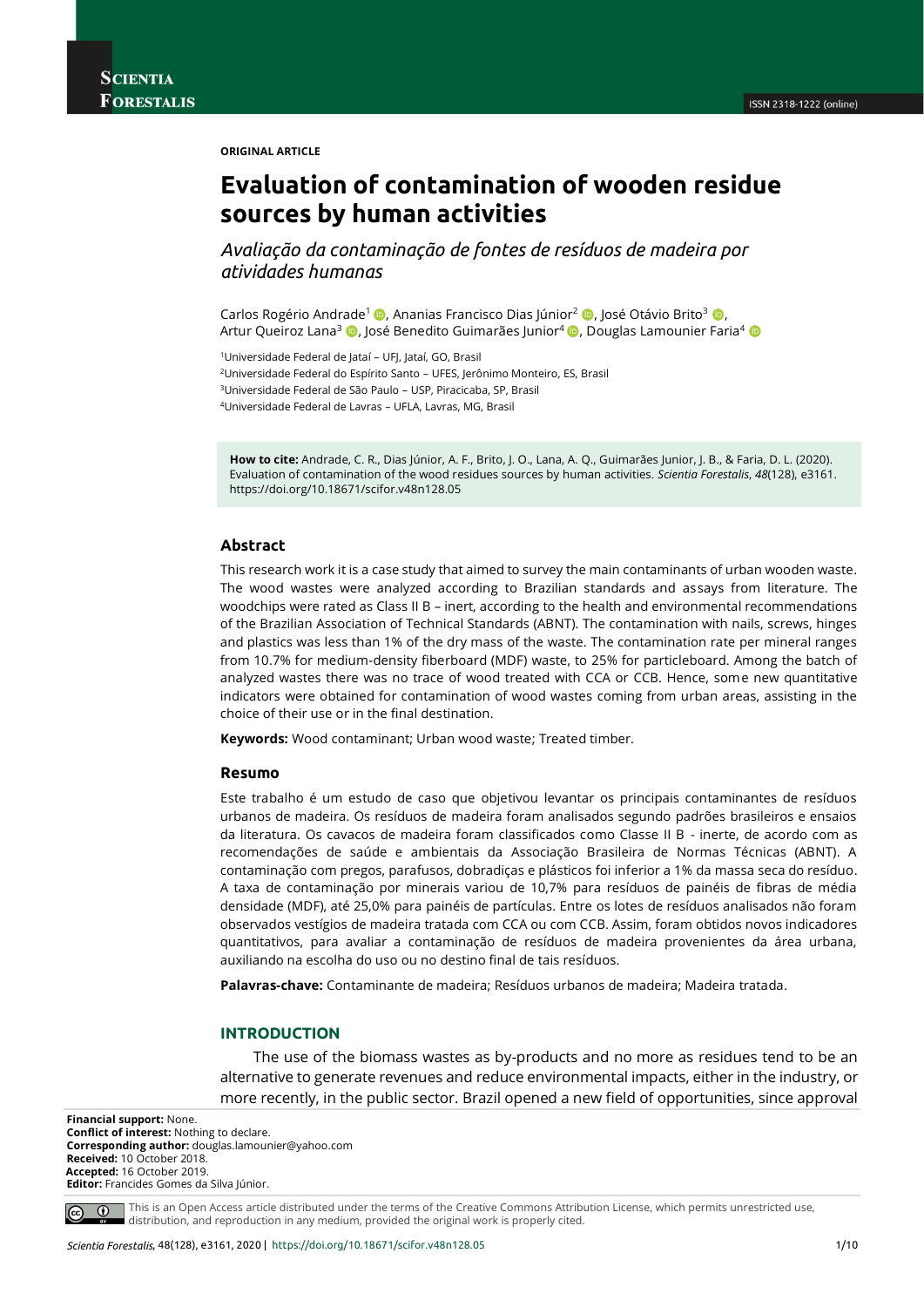of the Federal Law 12.305 (Brasil, 2010) that established the National Policy on Solid Waste. Those materials that have been discarded in landfill sites and derelict land now might be useful as an energy source.

Among the countless materials discarded in an urban environment are papers, plastics, metals, glasses; and one that can be emphasized is wooden waste, either from enterprises, government offices or population. This wooden material differs from others mainly by its renewable nature and its energetic potential.

Joshi et al. (2015) referred to the term "urban wood wastes" as wooden pallets and shipping containers, construction and demolition wood, and woods that are usually contained in other urban solid wastes. According to Andrade et al. (2017), the most common features of the wood residues are the low moisture content, typically from 7 to 15%, reflecting the hygroscopic moisture content of the region, and the high probability of containing other materials than wood, such as additives, metals or adhesives (U.S. Environmental Protection Agency, 2010). Furthermore, Bouslamti et al. (2012) reported the possibility of some wood to be contaminated by hazardous materials such as preservatives and heavy metals.

Wooden wastes also have been contaminated by concrete, mortar, ferrous and nonferrous metals (Brasil, 2009), soil, plaster, asbestos, paper, cardboard, wallpapers, waxes, oils, paints, varnishes, glues, adhesives, fire retardants and water (Remade Scotland, 2004). The estimation of the degree of contamination of these residues is crucial when it is destined for energy purposes. In addition, the growing demand for renewable energy sources corroborates the characterization studies of this biomass (Khudyakova et al., 2017).

The leftovers of cement and mortar adhered to the wood usually present high mineral content, coming from the civil construction sector, increasing the wear of cutting tools (Souza et al., 2009). This high level of minerals also affects the reduction of the calorific power (Brand, 2010) by increasing the amount of ashes in the combustion process (Krook et al., 2004; Brand, 2010) and in corrosion problems in metallic equipments (Brand, 2010). Nails, screws and hinges can also damage tools and machines and must previously be removed.

Other contaminants than those mentioned (mechanically removable), are those chemically linked to the wood structure, e.g. some heavy metals (Nzihou & Stanmore, 2013). These chemical contaminations come from the use of chemical solutions for surface finishing and industrial wood preservatives, such as arsenic, chromium, copper, zinc, mercury and lead, which were widely used throughout the  $20<sup>th</sup>$  century (Nilsson & Jermer, 1999). Atkins & Donovan (1996) also reported the presence of aluminum, titanium and manganese in the urban wooden waste.

Among the currently used industrial wood preservatives, Vidal et al. (2015) mentioned the chromated copper arsenate (CCA), the chromated copper borate (CCB) and to a lesser degree the creosote. CCA is the most used preservative in the world; it is commonly used for outdoor structures, such as telegraph poles, decking and fencing, landscaping and building structures, playground equipment, and marine structures (Liu et al., 2019).

Many specialists reported that treated wooden residues are the most important sources of pollution. Frick et al. (2019) highlighted the attention to the potentially negative impact of the CCA on the environment and on health related to its concentration. For Jones et al. (2019), this type of treated wood can be found in many recycling plants and might cause an important contamination. Koyano et al. (2019) warned of the difficulties to identify those treated woods in the waste stream, reinforcing the importance of identification and using effective screening methods.

The aim of this work was to identify the main contaminants in the urban wooden waste, in a case study of a waste recycling plant.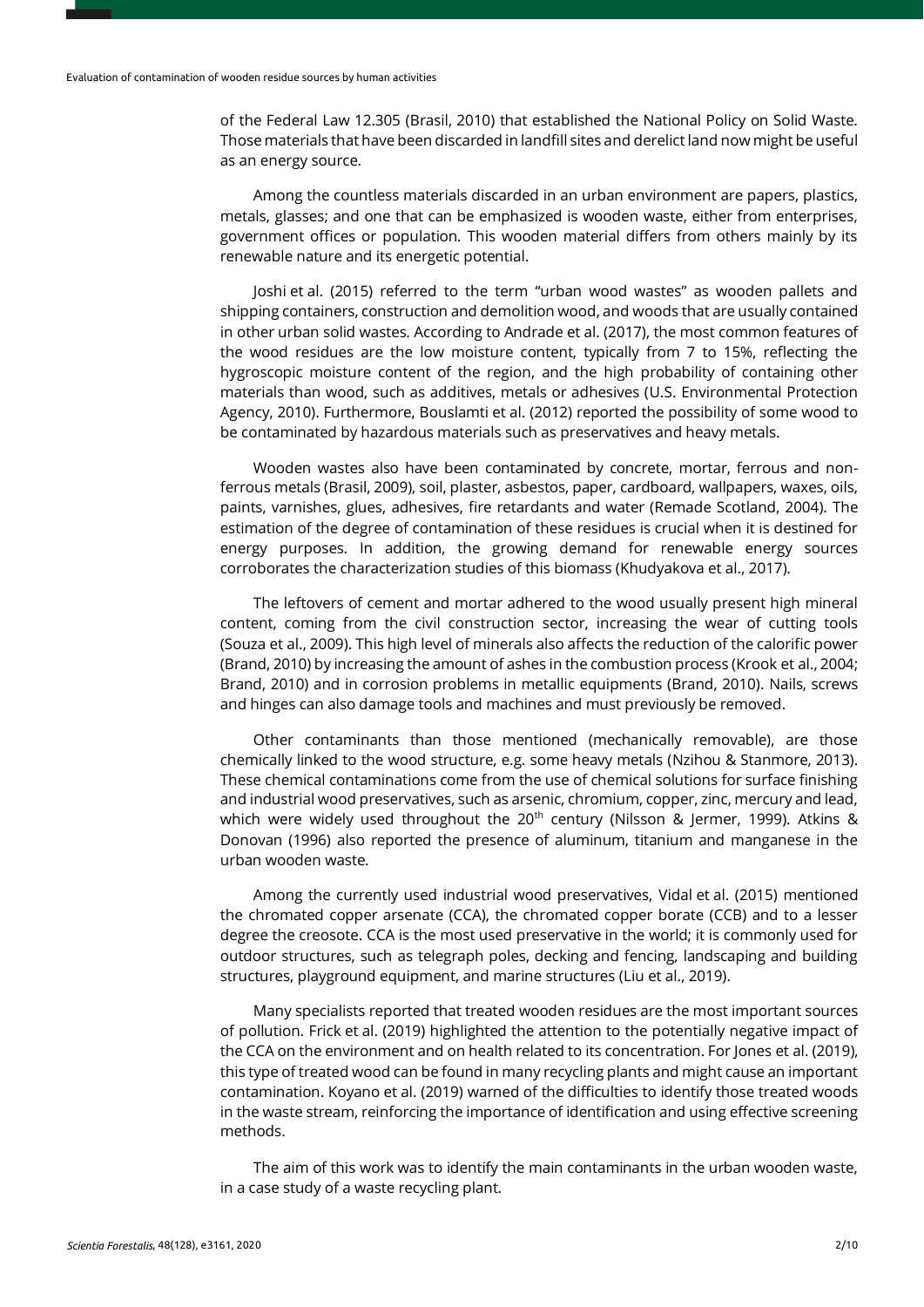## **MATERIALS AND METHODS**

## **Material and sampling**

The collection site was a construction building waste recycling plant, receiving additionally wood from other sectors collected by the waste dumping services of the town of Piracicaba, SP/Brazil.

The sampling was done according to the Brazilian standard NBR 10007 (Associação Brasileira de Normas Técnicas, 2004c). 240 samples of construction solid wood waste and 240 of panel waste were collected. Figure 1 shows the waste pile of sampling.



**Figure 1.** Sampling location.

## **Classification of the potential risks to the environment and the human health**

To conduct the analysis, a representative sample of solid wooden waste of 5 kg and 5 kg of panels was used. The classification of the solid residues was conducted according to the methods described in the Brazilian NBR 10004 (Associação Brasileira de Normas Técnicas, 2004d), with regards to the process or activity that gave origin to them, of its components and features, with listings of waste and substances whose impact on health and the environment is known.

The reagents used for this respective analysis were: Distilled, deionized and organic free water; Hydrochloric acid (HCL) p.a., 1.0N .; Nitric acid (HNO3) p.a., 1.0 N.; Sodium hydroxide (NaOH) p.a., 1.0 N.; Glacial acetic acid (HOAc) p.a. Using visual inspection, the presence of metallic and non-metallic materials that were adhered to the surface of the samples was verified. The removal of these materials was done manually using hammer and pliers.

The procedures for analysis of the leached extract followed the NBR 10005 (Associação Brasileira de Normas Técnicas, 2004a), which says: class I – Hazardous; and class II - non-Hazardous; as indicative of its potential polluter. The mixture consisted of a dry sample mass of 100 g and mixed with 2000 mL of the extraction solution. This mixture was kept under stirring for 18 (+/- 2) hours at 25 °C. Thereafter the leached compound was extracted by vacuum using a filter with a porosity between 0.6 to 0.8 micrometers prior to chemical analysis.

The solubility test was done according to the NBR 10006 standard (Associação Brasileira de Normas Técnicas, 2004b), which aims to rank in class II A - not Inert and class II B – Inert, as indicative of the pollution potential. The test was performed using a 250 g (dry base) sample of the residue in a 1500 mL vial and mixed with 1000 mL of distilled water, then the solution was filtered and analysis of the solubilized extract was performed using an atomic absorption spectrophotometer.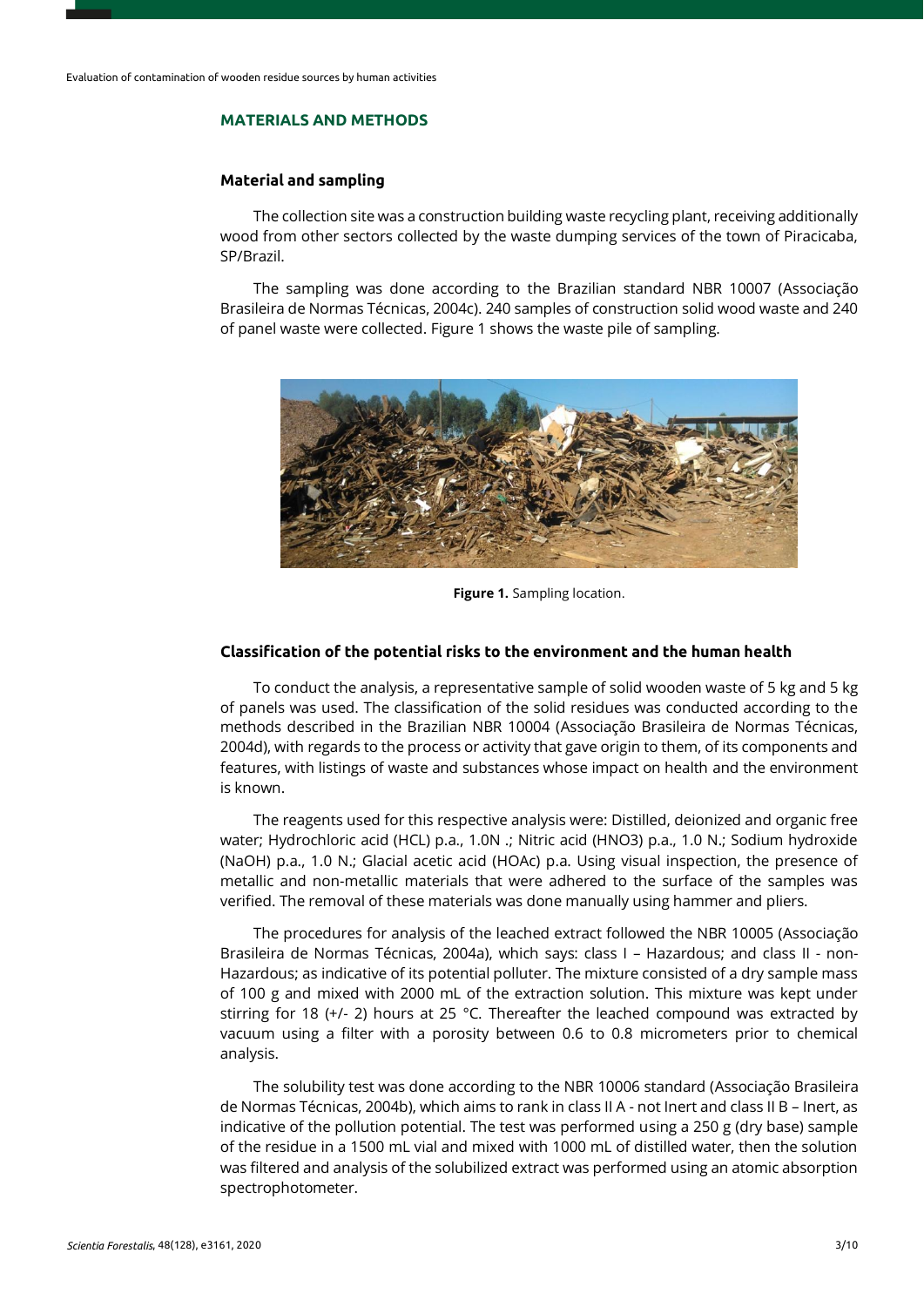## **Characterization of mechanically removable contaminants**

## **Metallic and non-metallic objects**

Aiming to identify and to quantify the presence of external contaminants adhering to the wood, like nails, screws, hinges and plastics, 480 samples were collected. The extracted contaminants were weighed with a sensitivity of 0.001g and the results expressed in percentage of contaminants relative to the weight of the dry sample.

## **Mineral contaminants**

The ratio of adhered mineral contaminants was determined according to the ashes content of the samples as described by the Brazilian standard NBR 8112 (Associação Brasileira de Normas Técnicas, 1986), by completely burning the material at 700 ˚C in muffle, after which the remaining is ash.

The protocol described by Brito & Ceribelli (2012) was adapted to ascertain the mineral contaminant content. For each of the six residues types a composite sample was made, of which 10 grams of wood were used and sieved on a 20 mesh (0.841 mm) and retained on a 40 mesh (0.420 mm). The samples were placed in a beaker of 250 mL, previously filled with 200 mL of distilled water. The suspension was stirred for a minute and left to rest for two minutes. In a next step, the supernatant material in solution was collected and dried up to constant weight. The ashes free from external contaminants were obtained according to the standard NBR 8112 (Associação Brasileira de Normas Técnicas, 1986). All procedures were done in three replications.

The contamination rate was determined using the Equation 1.

$$
Txcont = \frac{TCzt - TCzm}{TCzt} \times 100
$$
\n(1)

in which: Txcont = contamination rate (%). TCzt = total ashes content (wood ash + contaminant ashes) (%). TCzm = material ash content (free of external contaminant) (%).

## **Identification of treated wood**

The identification test of treated wood was applied for solid wood, as far as the industry does not use treated wood as raw material for panels.The samples were submitted to colorimetric test with the chemical reagent Cromazurol S®, which visually accuses the presence of CCA or CCB and especially of Cu, since it detects the presence of Cu very accurately. Since natural wood does not contain high levels of Cu, a positive stain result implies that the wood has been treated with Cu.

The positively tested samples were subsequently submitted to penetration and retention tests, according to NBR 6232 (Associação Brasileira de Normas Técnicas, 2013). The penetration test was performed by colorimetric reactions using the chemical reagent Cromazurol S®, which indicates the presence of CCA or CCB in the samples. Due to the presence of copper in the detector, a reaction occurs between the chromium of the substance chromoazurol S® and the copper of preservatives CCA and CCB, causing the wood to turn a dark blue color. The retention test was performed using a 30 mesh (0.595 mm) milled sample and analyzed by an X-ray spectrometer.

# **Statistical analysis**

The data analysis of the variance (ANOVA) used a completely randomized design with three replicates per waste treatment. The Turkey test was applied to compare multiple means. All analyses were performed to 95% of confidence using the Minitab16.1® software and the Action Stat add on Microsoft Excel.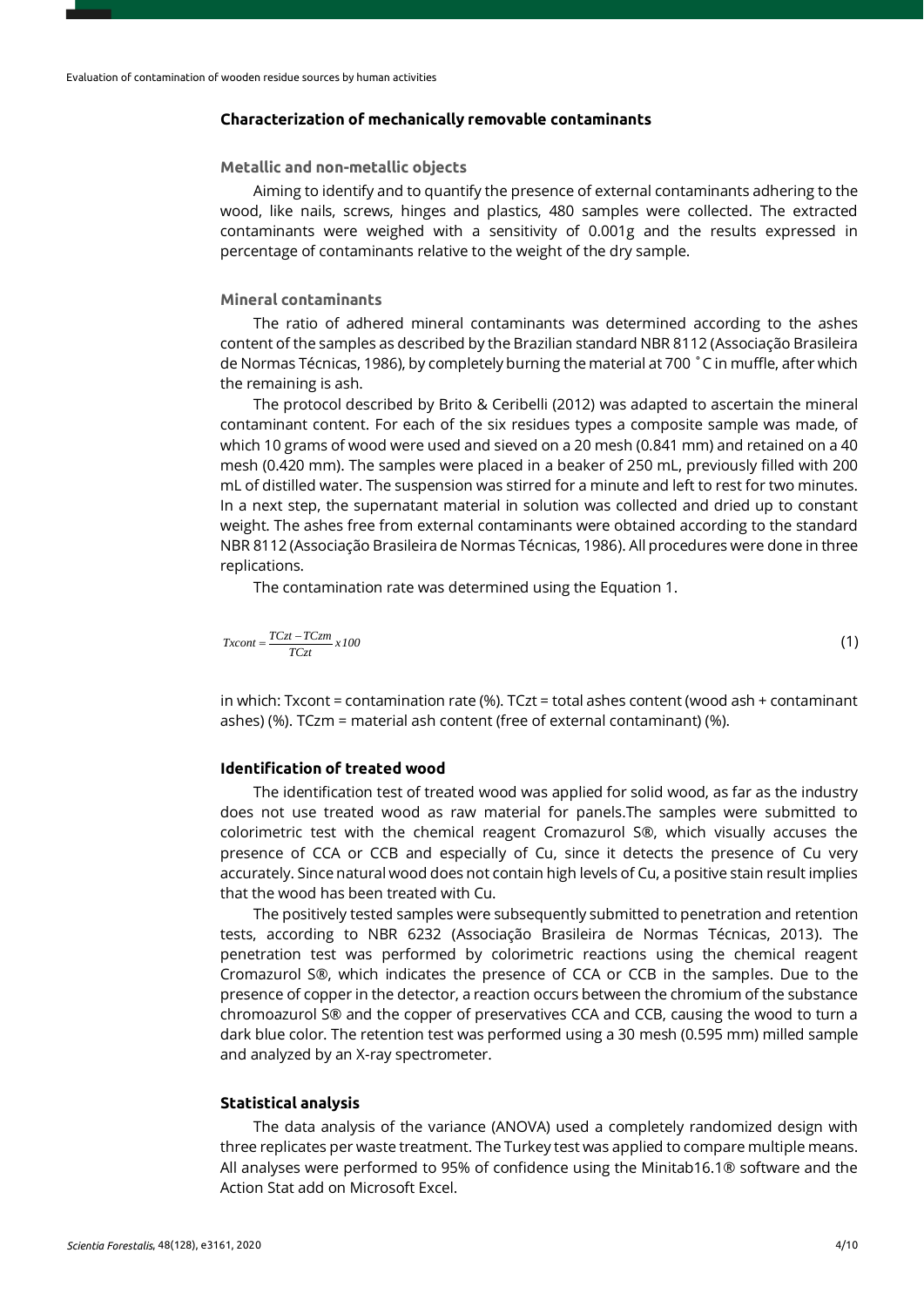#### **RESULTS AND DISCUSSION**

The results by kind of material, dry mass and its percentage and moisture content are shown in Table 1.

| <b>Residue</b> | n   | DM(g)           | Min. H(%)                | Max. H (%) | Mean H $(\%)$ |
|----------------|-----|-----------------|--------------------------|------------|---------------|
| Solid Wood     | 240 | 68,846. [56]    | 1.96                     | 37.39      | 12.26 (34.07) |
| Plywood        | 92  | 28,541.6 [23]   | 4.64                     | 32.50      | 12.73 (34.32) |
| Chipboard      | 23  | 5,324.3 [4]     | 8.73                     | 31.45      | 13.93 (31.16) |
| <b>MDF</b>     | 76  | 12,487.8 [10]   | 9.13                     | 37.51      | 15.00 (28.86) |
| <b>OSB</b>     | 20  | 3,989.3 [3]     | 6.08                     | 24.03      | 11.01 (40.01) |
| Hardboard      | 29  | 4,524.9 [4]     | 6.27                     | 12.83      | 10.24 (42.85) |
| Total          | 480 | 123,714.6 [100] | $\overline{\phantom{0}}$ | ۰          | 12.69 (33.87) |

**Table 1.** Number of collected samples, dry mass and waste moisture content.

Wherein: MDF: Medium Density Fiberboard. OSB: Oriented Strand Board. N: number of samples. DM: dry mass. Min. H: minimum moisture content basis. Max. H.: maximum moisture content basis. Mean H. Mean of moisture content basis. The values between [ ] represent the percentage of dry mass of each residue relative to the total collected. Values between () are the coefficient of variation (%).

Table 1 shows that 56% of the samples were from solid wood and 44% from panels. Within the panel category, plywood was the largest ratio with 23%. This is possibly due to the fact that these materials were mainly used in the construction sector, which is a great source of waste of the recycling unit - where the sample came from in this research.

The average moisture content in all 480 samples was 12.69%. This value is within the range reported for moisture wooden waste of urban origin, ranging from 7 to 20% (Atkins & Donovan, 1996). These results are similar to those reported by Farage et al. (2013), in researching wood waste from a center of furniture production, where the moisture content observed was17.8% for solid wood, 10.3% for chipboard and 9.8% for MDF.

The average moisture contents obtained in this study are close to the mean of equilibrium moisture of the town of collection (Piracicaba-SP/Brazil); around 12.9% (Jankowsky & Galina, 2013). Such a value is relatively low and even desirable according Brand (2010), because the lower the moisture content the higher is the energy efficiency, since the material does not require pre-drying.

Remade Scotland (2004) reported the interesting fact that moisture can be considered a contaminant for some end-users, as for wood fuel production, where an additional process could be necessary to remove the moisture excess.

## **Classification of the potential risks to the environment and human health**

Results of the methods and procedures described in NBR 10004 (Associação Brasileira de Normas Técnicas, 2004d).

*Physical Characteristics:* moisture 3.42%, pH (solution1:1) 5.77; Cyanide and Sulfide < 1.0 mg.kg $^{-1}$ ; Phenol < 3.0 mg.kg $^{-1}$ ; Flash point > 60  $^{\circ}$ C.

#### **Leaching compound analysis.**

In the analysis of chemical leached components Barium and Fluoride were detected, with concentrations of 0.010 mg.L<sup>-1</sup> and 1.80 mg.L<sup>-1</sup>, respectively. Both parameters were lower than the maximum allowed by the standard NBR 10004 (Associação Brasileira de Normas Técnicas, 2004d), that is 70 mg.L $^{-1}$  and 150 mg.L $^{-1}$ , respectively. Arsenic, Cadmium, Lead, Total Chrome, Mercury, Silver and Selenium contents were lower than the detection limit values reported by the standard.

The presence of pesticides was also analyzed (Aldrin + Dieldrin; Chlordane; DDT; 2,4-D; Endrin; Heptachlor and Epoxy; lindane; methoxychlor; pentachlorophenol; toxaphene; 2,4,5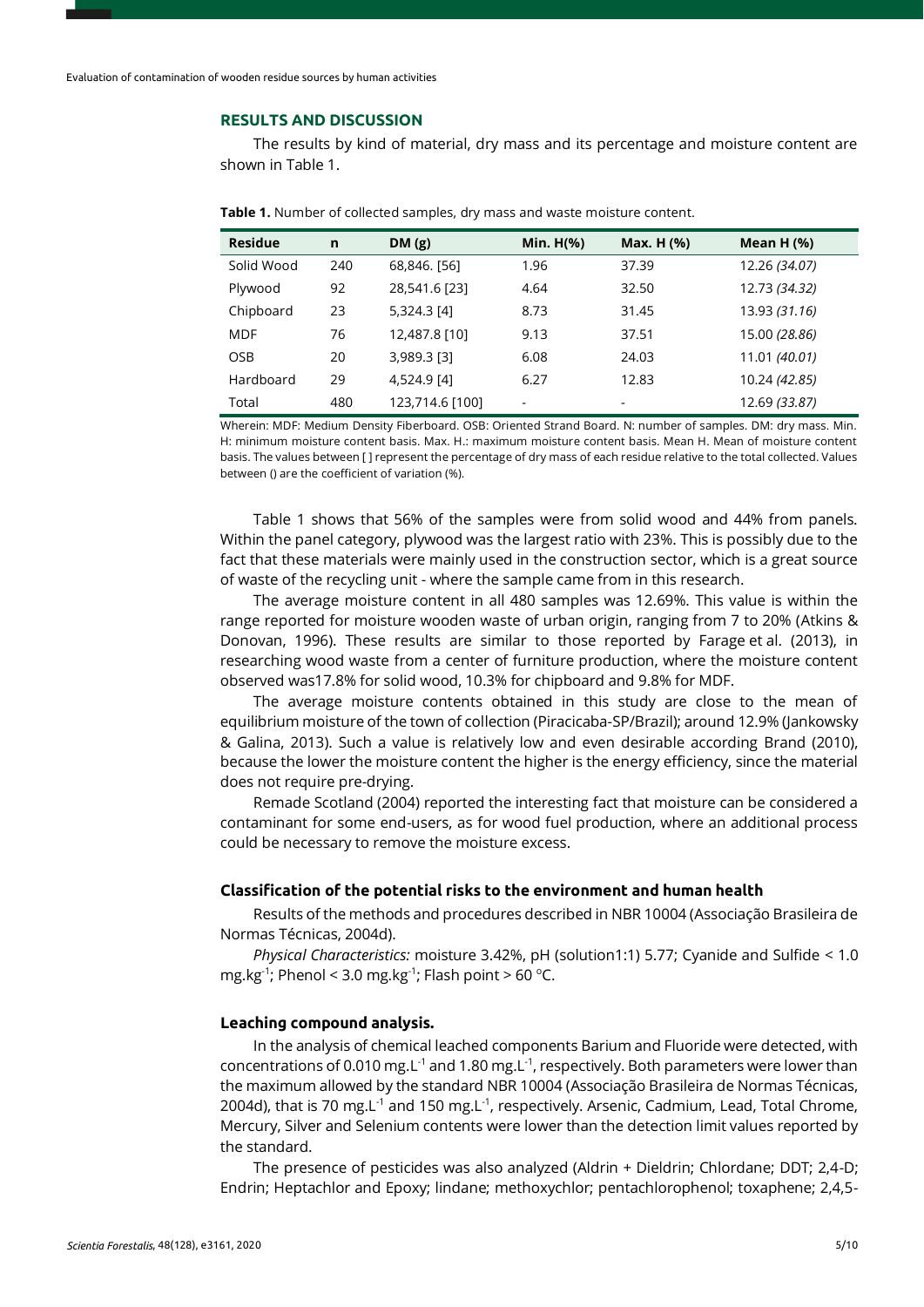T; 2,4,5-TP) and other compounds (Benzene; Benzo (a) pyrene; Vinyl chloride; Chlorobenzene; chloroform; Total Cresol; o-Cresol; m-Cresol; p-Cresol; 1,4-Dichlorobenzene; 1,2- Dichloroethane; 1,1-Dichloroethylene; 2,4-dinitrotoluene; hexachlorobenzene; hexachlorobutadiene; hexachloroethane; methyl ethyl ketone; nitrobenzene; pyridine; Carbon tetrachloride; tetrachlorethylene; Trichloroethylene; 2,4,5-Trichlorophenol; 2,4,6- Trichlorophenol). However, the results for all these compounds were lower than the detection limit values set by the standard NBR 10004 (Associação Brasileira de Normas Técnicas, 2004d).

## **Solubilization analysis:**

The solubilization extract was obtained according to the guidelines of the NBR 10006 (Associação Brasileira de Normas Técnicas, 2004b) (Waste Dissolving).

In the analysis of dissolved extract were detected: Aluminum (0.03 mg.L<sup>-1</sup>.), Chlorides (11.3 mg.L<sup>-1</sup>.), Iron (0.040 mg.L<sup>-1</sup>.), Fluoride (0.13 mg.L<sup>-1</sup>.), Manganese (0.026 mg.L<sup>-1</sup>.), Sodium (6.8 mg.L<sup>-1</sup>.), Sulphates (11.2 mg.L<sup>-1</sup>.) and Zinc (0.20 mg.L<sup>-1</sup>.), all of these parameters were lower than the maximum allowed by the standard NBR 10004 (Associação Brasileira de Normas Técnicas, 2004d).

It also showed low detection limits of the following compounds: Arsenic, Barium, Cadmium, Lead, Cyanides, Copper, Total Chromium, Mercury, Nitrate (as N), Silver, Selenium Surfactants, Phenols Total, and pesticides: Aldrin + Dieldrin, Chlorodane, 2,4-D, DDT, Endrin, Lindane, Methoxychlor, Toxaphene, Heptachlor and its epoxy, Hexachlorobenzene, 2,4,5-T, 2,4,5-TP.

From the analysis made in the leachate extract and solubilized extract, none of the parameters exceeded the limits stipulated by the Brazilian NBR 10004 standard. Thus, according to the Norm, wooden waste can be classified as Class II B – Inert, allowing the conclusion that, for the wooden wastes that were analyzed in this research, no chemicals were detected in its composition in sufficient concentration to cause risks to health and the environment, which in turn gives subsidy to new areas of research aimed at using the residues for energy.

#### **Metallic and non-metallic objects:**

The results for the different types of solid contaminants adhering to wood residues are shown in Figure 2.



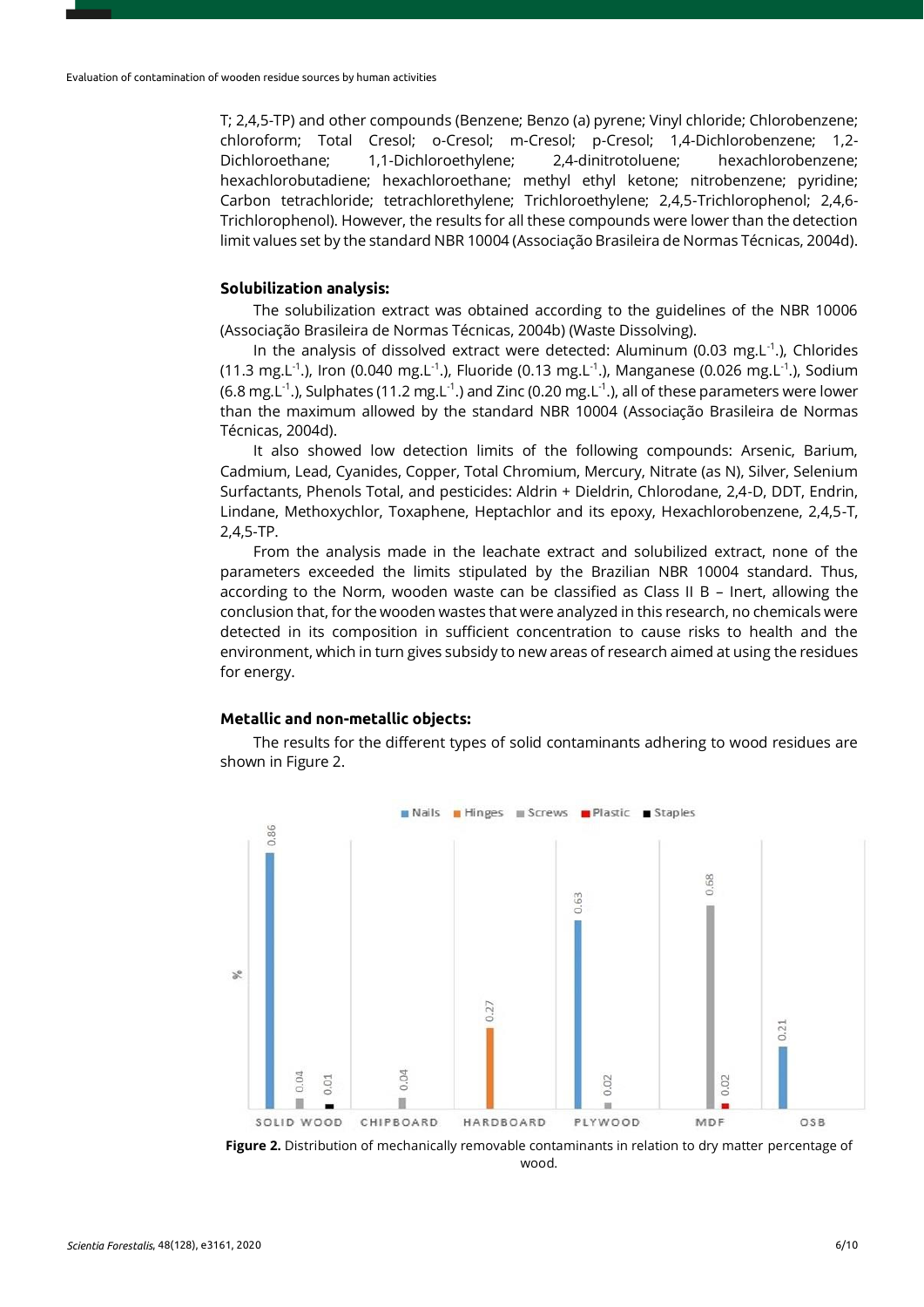Solid wood, plywood and OSBwastes present the largest nail percentages, with respectively, 0.86%, 0.63% and 0.21%. The widespread use of nails, employed in fixing planks, scaffolding, shoring and box manufacturing, among others, might explain why it is the most common contaminant in solid wood waste and plywood.

Even though the percentage of nails is relatively low, it remains a nuisance for those who work with these materials. Indeed, the decontamination of the wood from these objects requires energy expenditure, whether by mechanical or magnetic action and consequently involves costs. On the other hand, these ferrous contaminants can readily be sold for the recyclable materials market.

Screws represented 0.68% of the mass of MDF waste, i.e., in a 12 kg waste 84.9 g of screws was found. In general, discarded old furniture had the highest rate of screws in MDF waste.

The third most significant contaminant was the hinges, only found on hardboard waste. Plastic contaminants and staples were also detected, however, in a very small amount.

Regarding the quantity of externally adhered contaminants, 12.38 g of hinges were found in hard plate panels; 9.38 g of staples in solid wood residues; 118.49 g of screws from MDF, chipboard, plywood and solid wood panels; 2.44 g of plastic obtained from MDF and solid wood panels and 777.2 g of nails that were adhered to plywood, OSB and solid wood panels.

It is observed that the volume found for the different types of external contaminants was relatively low. Nevertheless, a suggestion for those cases where there are large quantities of these contaminants adhered to the wooden wastes would be to remove them and send them for recycling, with a possibility to generate some economic return from it and at the same time to mitigate possible environmental damages to these associated materials.

## **Mineral contaminants**

The average values for the total ashes content, wood ashes, contaminant ashes and external contamination ratios are shown in Table 2.

|                        | Average values (%) |              |             |      |                |        |               |              |        |       |    |        |
|------------------------|--------------------|--------------|-------------|------|----------------|--------|---------------|--------------|--------|-------|----|--------|
| Waste                  | <b>TCzt</b>        |              | <b>TCzm</b> |      | <b>TCzcont</b> |        | <b>Txcont</b> |              |        |       |    |        |
| Massive Wood           | 0.89               | $\mathsf{C}$ | (0.05)      | 0.77 | $\mathsf{C}$   | (0.05) | 0.12          | b            | (0.01) | 14.3  | ab | (1.25) |
| Plywood                | 2.09               | a            | (0.23)      | 1.61 | a              | (0.15) | 0.49          | a            | (0.08) | 22.96 | ab | (1.26) |
| Chipboard              | 0.96               | C            | (0.06)      | 0.72 | $\mathsf{C}$   | (0.04) | 0.24          | ab           | (0.03) | 25.1  | a  | (1.73) |
| <b>MDF</b>             | 1.77               | ab           | (0.19)      | 1.58 | a              | (0.13) | 0.19          | b            | (0.07) | 10.12 | b  | (3.10) |
| <b>OSB</b>             | 1.20               | bc           | (0.05)      | 1.06 | bc             | (0.04) | 0.14          | $\mathsf{b}$ | (0.02) | 11.84 | ab | (1.27) |
| <b>Hardboard Waste</b> | 1.76               | ab           | (0.03)      | 1.49 | ab             | (0.12) | 0.26          | ab           | (0.10) | 15.46 | ab | (5.56) |

**Table 2.** Total ashes content, wood ashes, contaminant ashes and external contamination rate.

TCzt: total ashes content. TCzm: ashes content of wood free of external contaminant. TCzcont: Ashes content of wood with external contaminant. Txcont: Rate of external contamination. Values between brackets () are the Standard Error.

Table 2 shows that the major mineral contamination is associated with plywood (22.9%) and chipboard (25%), which means that almost a quarter of all the minerals present in these residues come from external sources. These values are similar to those obtained by Brand (2010), studying various types of wood waste which resulted in the following ashes content: pine chip from sawmill 1.87%; pine sawdust 1.13%. Pincelli (2011) analyzed residues from pine and eucalyptus forest harvesting and found ash contents of 0.53% and 0.98% respectively. Lopes (2012) obtained ash content of 1.1% in a mixture of pine and eucalyptus waste and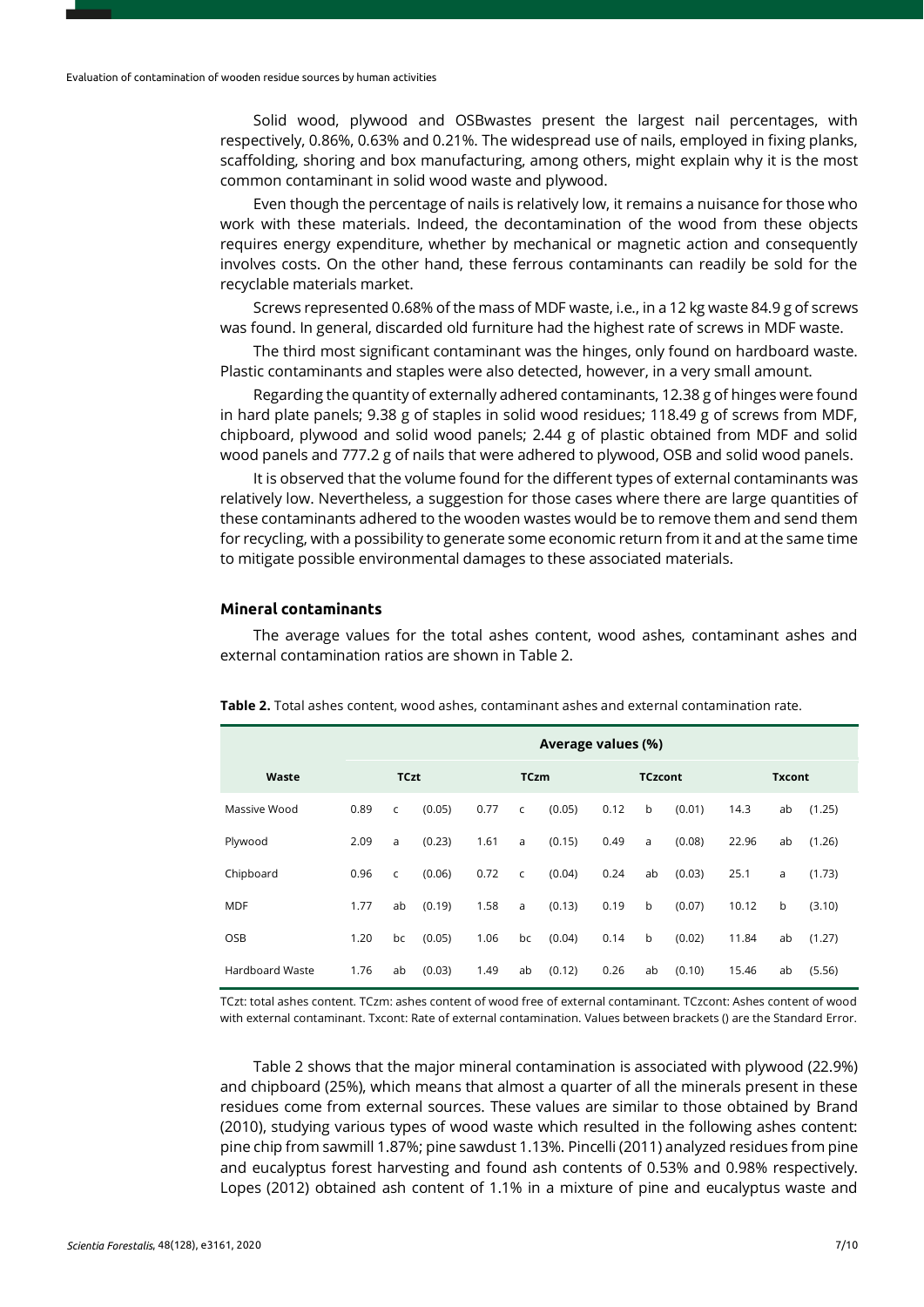1.44% for mixture of waste panels, old furniture and construction wood. Zau et al. (2014) studied Amazonian wood waste and obtained an average ash content of 1.72%.

According to Brand (2010), the ash content, either natural or contaminated, estimated by in immediate analysis is crucial because of two reasons: the ash is not burnt, remaining at the processing site and it may need disposal; it can be abrasive and corroding metal equipment.

# **Detection of treated wood**

The detection of treated wood in the solid wood samples was performed by colorimetric test with the Cromazurol S® reagent.

From the examined samples, only 25 changed their color, from a natural color for staining to a blueish to purple. Figure 3 shows the samples before and after the colorimetric test, in which a sample was purposely inserted to indicate the comparative effect.



**Figure 3.** Samples submitted to a colorimetric test. (A) before the test and (B) after the test. The sample that presented a positive result to the colorimetric test was inserted to allow the comparative effect.

The color changing induced by the chemical reagent, gives a clue if the samples should be submitted to the penetration and retention tests according to NBR 6232 (Associação Brasileira de Normas Técnicas, 2013). The penetration and retention test was performed on the 25 samples and the presence of CCA and CCB was not observed.

The fact that the samples had presented a color change by colorimetric assay does not necessarily mean the presence of preservative solutions. In this case, it most likely occurred due to a reaction between the extractable wood components with the Cromazurol molecule. It may also be linked to the presence of iron hydroxide and zinc chloride; corrosive products which are usually present in the waste samples. Nevertheless false positives cases to other elements, less likely in the sample sites, might exist; such as cobalt, tin, nickel, tributyl tin oxide (TBTO) and sodium chloride.

# **CONCLUSIONS**

According to NBR 10004 (Associação Brasileira de Normas Técnicas, 2004d) the wood analyzed in this research work were classified as Class II B – Inert. Contamination by nails, screws, plastics and hinges occurred in low percentages in comparison with the dry mass of wastes. The contamination rate by mineral was evaluated for all residues, and the highest content was obtained for agglomerates and plywood, with respectively 25 and 22.9%. There was no presence of treated wood with CCA or CCB in the specimens evaluated.

#### **REFERENCES**

- Andrade, C. R., Dias Júnior, A. F., Brito, J. O., Protásio, T. P., Trugilho, P. F., & Melo, I. C. N. A. (2017). Waste wood of urban origin for energy use. *Revista Árvore*, *41*(2), 1-8[. http://dx.doi.org/10.1590/1806-](https://doi.org/10.1590/1806-90882017000200008) [90882017000200008.](https://doi.org/10.1590/1806-90882017000200008)
- Associação Brasileira de Normas Técnicas ABNT. (1986). *NBR 8112: immediate chemical analysis of charcoal* (5 p.). Rio de Janeiro: ABNT.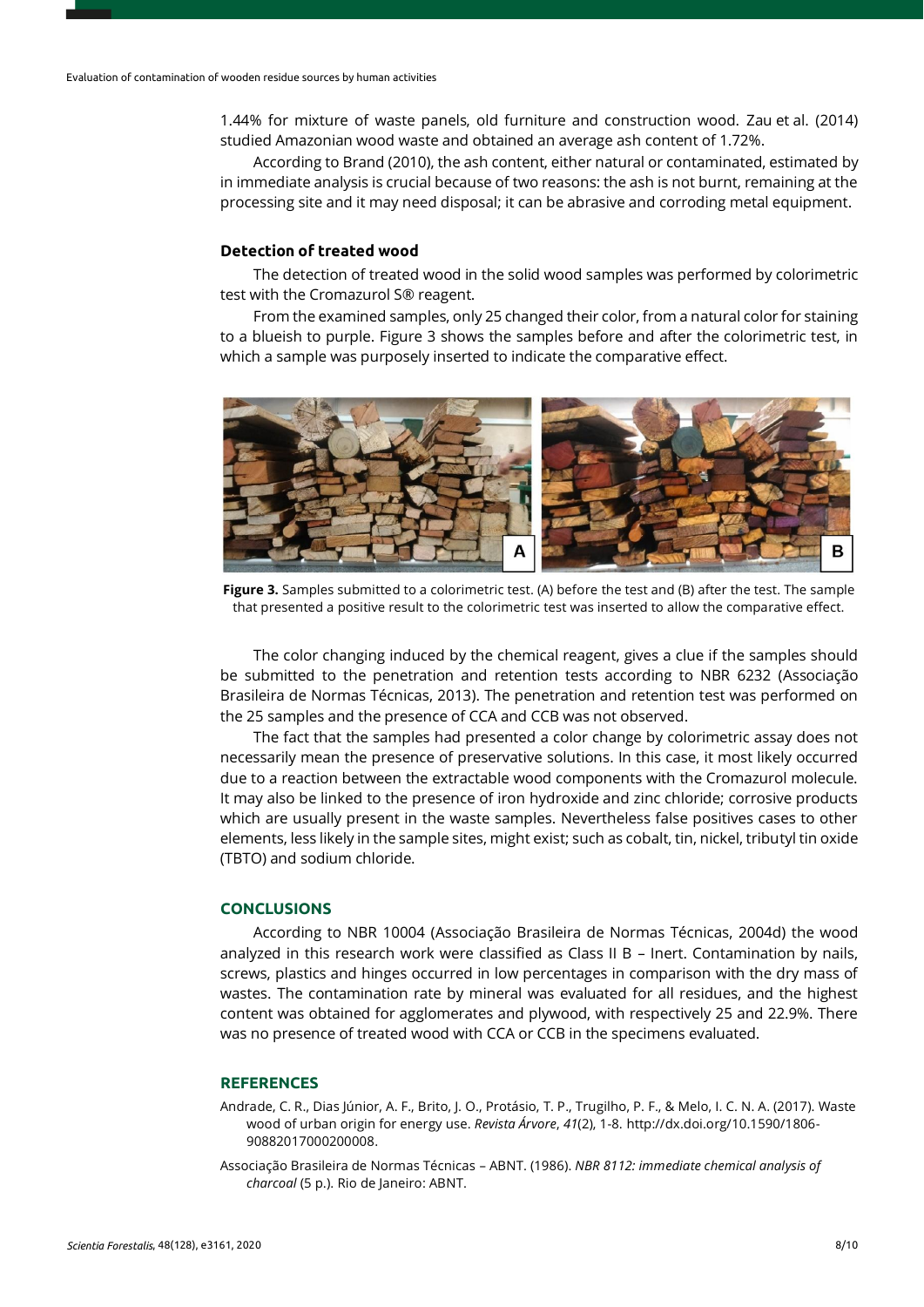- Associação Brasileira de Normas Técnicas ABNT. (2004a). *NBR 10005: procedure for obtention leaching extract of solid wastes* (20 p.). Rio de Janeiro: ABNT.
- Associação Brasileira de Normas Técnicas ABNT. (2004b). *NBR 10006: procedure for obtention of solubilized extraction of solid wastes* (7 p.). Rio de Janeiro: ABNT.
- Associação Brasileira de Normas Técnicas ABNT. (2004c). *NBR 10007: sampling of solid waste* (2. ed., 21 p.). Rio de Janeiro: ABNT.
- Associação Brasileira de Normas Técnicas ABNT. (2004d). *NBR 10004: solidwaste – classification* (71 p.). Rio de Janeiro: ABNT.
- Associação Brasileira de Normas Técnicas ABNT. (2013). *NBR 6232: penetration and retention of preservatives in pressure treated timber* (1. ed., 20 p.). Rio de Janeiro: ABNT.
- Atkins, R. S., & Donovan, C. T. (1996). *Wood products in the waste stream: characterization and combustion emissions* (Vol. 1). Washington: United States Environmental Protection Agency.
- Bouslamti, A., Irle, M. A., C, B., Salvador, V., Bondu, M., Hulo, S., & Caron, B. (2012). Why simulate a sample of recycled wood? *Maderas. Ciencia y Tecnología*, *14*(2), 145-153. [http://dx.doi.org/10.4067/S0718-221X2012000200002.](https://doi.org/10.4067/S0718-221X2012000200002)
- Brand, M. A. (2010). *Forest biomass energy* (114 p.). Rio de Janeiro: Interciência.
- Brasil. Ministério do Meio Ambiente MMA. (2009). *Use of forest residues and byproducts, technological alternatives and policy proposals for the use of forest residues for energy purposes* (40 p.). Brasília.
- Brasil. (2010, 3 de agosto). Lei nº 12.305, de 2 de agosto de 2010. Política Nacional de Resíduos Sólidos. *Diário Oficial [da] República Federativa do Brasil*, Brasília. Retrieved in 2019, June 16, from www.planalto.gov.br/ccivil\_03/ato2007-2010/2010/lei/12305.htm
- Brito, J. O., & Ceribelli, U. L. (2012). *Determination of non-combustible solid contaminants in biomass: evaluation procedure.* Piracicaba: Research Group on Bioenergy and Forest Based Bioproducts, USP/ESALQ.
- Farage, R. M. P., Rezende, A. A. P., Silva, C. M., Nunes, W. G., Carneiro, A. C. O., Vieira, D. B., & Rodrigues, C. L. S. (2013). Evaluation of energy use potential of wood residues and derivatives generated in the industrial furniture stave of Ubá - Minas Gerais state. *Ciência Florestal*, *23*(1), 203-212.
- Frick, H., Tardif, S., Kandeler, E., Holm, P. E., & Brandt, K. K. (2019). Assessment of biochar and zerovalent iron for in-situ remediation of chromated copper arsenate contaminated soil. *The Science of the Total Environment*, *655*, 414-422. [PMid:30472643.](https://www.ncbi.nlm.nih.gov/entrez/query.fcgi?cmd=Retrieve&db=PubMed&list_uids=30472643&dopt=Abstract) [http://dx.doi.org/10.1016/j.scitotenv.2018.11.193.](https://doi.org/10.1016/j.scitotenv.2018.11.193)
- Jankowsky, I. P., & Galina, I. C. M. (2013). *Drying of wood* (36 p.). Piracicaba: ANPM.
- Jones, A. S., Marini, J., Solo-Gabriele, H. M., Robey, N. M., & Townsend, T. G. (2019). Arsenic, copper, and chromium from treated wood products in the U.S. disposal sector. *Waste Management*, *87*, 731-740[.](https://www.ncbi.nlm.nih.gov/entrez/query.fcgi?cmd=Retrieve&db=PubMed&list_uids=31109576&dopt=Abstract) [PMid:31109576.](https://www.ncbi.nlm.nih.gov/entrez/query.fcgi?cmd=Retrieve&db=PubMed&list_uids=31109576&dopt=Abstract) [http://dx.doi.org/10.1016/j.wasman.2019.03.004.](https://doi.org/10.1016/j.wasman.2019.03.004)
- Joshi, O., Grebner, D. L., & Khanal, P. N. (2015). Status of urban wood-waste and their potential use for sustainable bioenergy use in Mississippi. *Resources, Conservation and Recycling*, *102*, 20-26. [http://dx.doi.org/10.1016/j.resconrec.2015.06.010.](https://doi.org/10.1016/j.resconrec.2015.06.010)
- Khudyakova, G. I., Danilova, D. A., & Khasanov, R. R. (2017). The use of urban wood waste as an energy resource. *IOP Conference Series: Earth and Environmental Science*, *72*, 1-8. .
- Koyano, S., Ueno, D., Yamamoto, T., & Kajiwara, N. (2019). Concentrations of POPs based wood preservatives in waste timber from demolished buildings and its recycled products in Japan. *Waste Management*, *85*, 445-451. [PMid:30803600.](https://www.ncbi.nlm.nih.gov/entrez/query.fcgi?cmd=Retrieve&db=PubMed&list_uids=30803600&dopt=Abstract) [http://dx.doi.org/10.1016/j.wasman.2018.12.039.](https://doi.org/10.1016/j.wasman.2018.12.039)
- Krook, J., Mårtensson, A., & Eklund, M. (2004). Metal contamination in recovered waste wood used as energy source in Sweden. *Resources, Conservation and Recycling*, *41*(1), 1-14. [http://dx.doi.org/10.1016/S0921-3449\(03\)00100-9.](https://doi.org/10.1016/S0921-3449(03)00100-9)
- Liu, Y., Du, J., Dong, Z., Rahman, M. M., Gao, Y., Yan, K., & Naidu, R. (2019). Bioavailability and risk estimation of heavy metal(loid)s in chromated copper arsenate treated timber after remediation for utilisation as garden materials. *Chemosphere*, *216*, 757-765. [PMid:30391898.](https://www.ncbi.nlm.nih.gov/entrez/query.fcgi?cmd=Retrieve&db=PubMed&list_uids=30391898&dopt=Abstract) [http://dx.doi.org/10.1016/j.chemosphere.2018.10.141.](https://doi.org/10.1016/j.chemosphere.2018.10.141)
- Lopes, G. A. (2012). *Uso energético de resíduos madeireiros em um pólo de produção de cerâmicas vermelhas do Estado de São Paulo* (Tese de doutorado). Escola Superior de Agricultura "Luiz de Queiroz", Universidade de São Paulo, Piracicaba.
- Nilsson, K., & Jermer, J. (1999). Inventory of the use of preservative-treated wood and wood preservatives in Sweden 1900-1997. In *Proceedings of the Annual Meeting of the International Research Group on Wood Preservation* (IRG/WP 99-50137). Rosenheim, Germany: IRG.